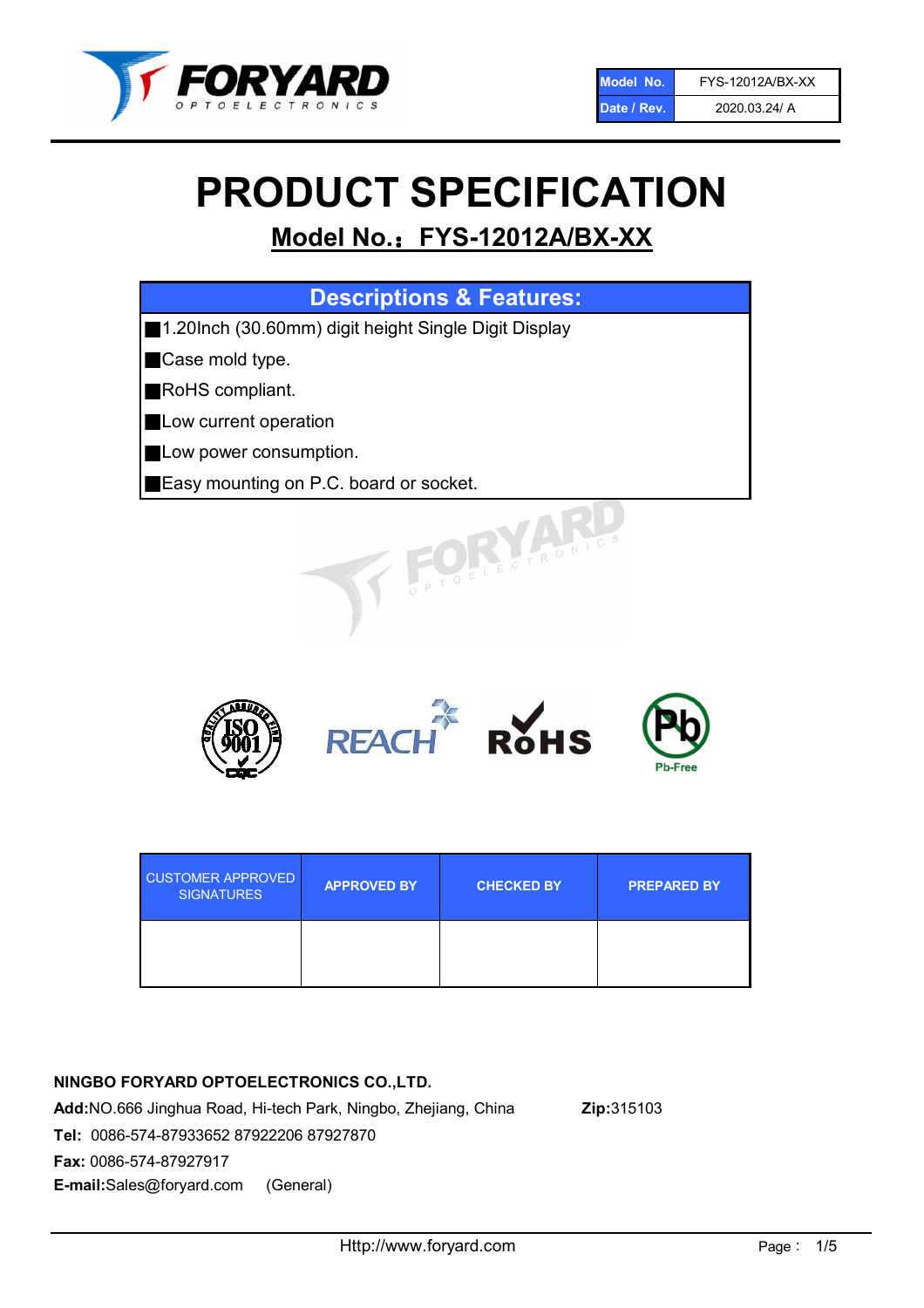

| Model No.'  | FYS-12012A/BX-XX |
|-------------|------------------|
| Date / Rev. | 2020.03.24/ A    |

### Model No.: FYS-12012A/BX-XX

### ■ -XX: REF Surface / Epoxy color

| Color<br><b>Number</b>     |                |                                                   |                    |               |
|----------------------------|----------------|---------------------------------------------------|--------------------|---------------|
| REF Surface Color  ○ White |                | $\circ$ Black $\circ$ Gray                        | I⊖ Red             | $\circ$ Green |
| Epoxy Color                | I∩ Water Clear | $\mathbin{\varcap}$ White $\mathbin{\varcap}$ Red | I○ Green I○ Yellow |               |

#### ■ Mechanical Dimensions



#### Notes:

- 1. All pins are Φ0.51[.020]mm
- 2. Dimension in millimeter [inch], tolerance is ±0.25 [.010] and angle is ±1° unless otherwise noted.
- 3. Bending≤Length\*1%.
- 4.The specifications,characteristics and technical data described in the datasheet are subject to change without prior notice.
- 5.The drawing is different from the actual one, please refer to the sample.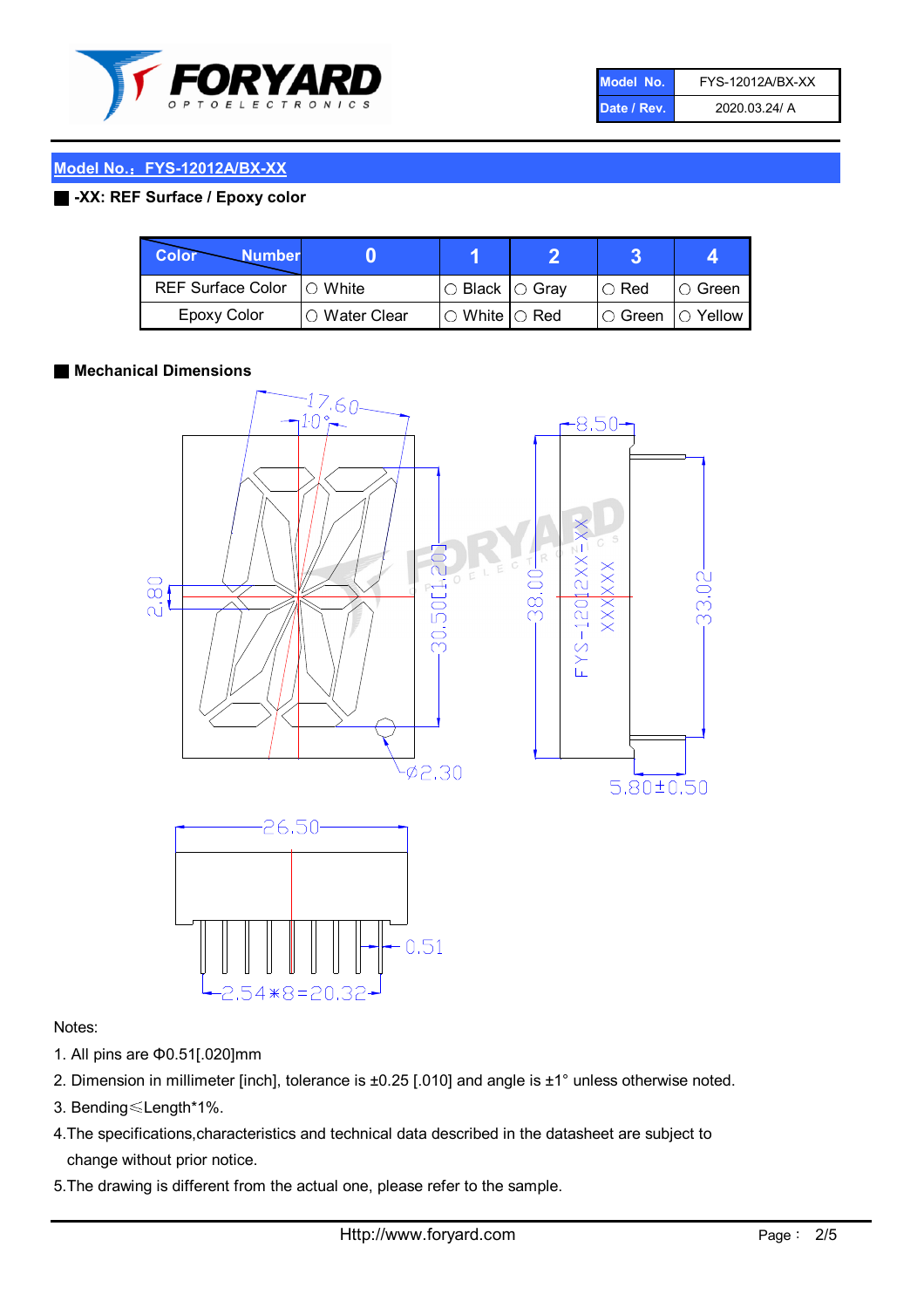

| Model No.   | FYS-12012A/BX-XX |
|-------------|------------------|
| Date / Rev. | 2020.03.24/ A    |

### Model No.: FYS-12012A/BX-XX

# ■ All Light On Segments Feature & Pin Position

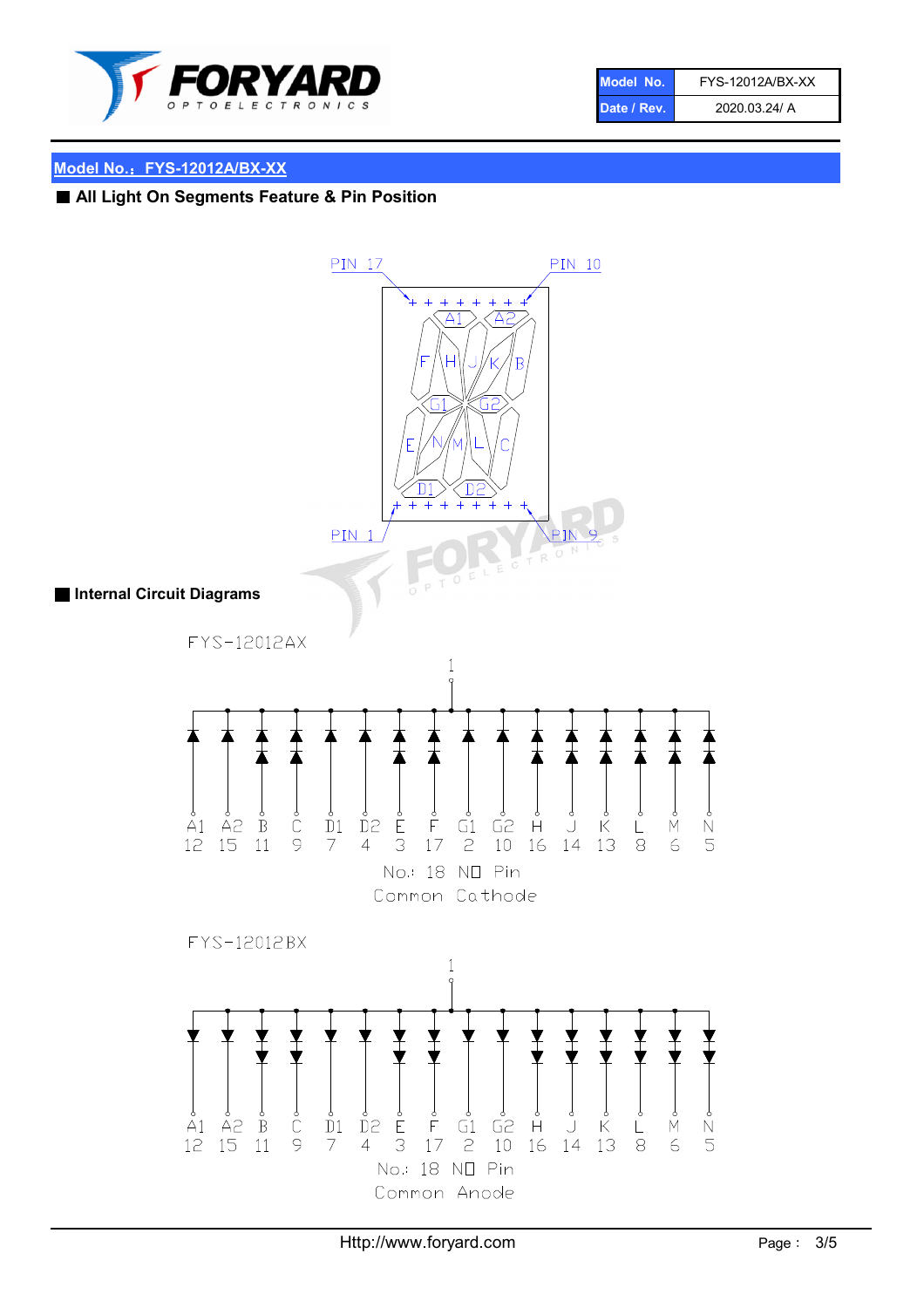

| Model No.   | FYS-12012A/BX-XX |
|-------------|------------------|
| Date / Rev. | 2020.03.24/ A    |

(Ta=25℃)

# Model No.: FYS-12012A/BX-XX

|  | Absolute maximum ratings |  |
|--|--------------------------|--|

| osolute maximum ratings      |               |                       |            |             | (Ta=25℃)     |
|------------------------------|---------------|-----------------------|------------|-------------|--------------|
|                              |               | <b>Value</b>          |            | <b>Unit</b> |              |
| <b>Parameter</b>             | <b>Symbol</b> | <b>Test Condition</b> | <b>Min</b> | <b>Max</b>  |              |
| Reverse Voltage              | VR            | $IR = 30$             | 5          |             | v            |
| <b>Forward Current</b>       | IF            |                       |            | 30          | mA           |
| Power Dissipation            | Pd            |                       |            | 100         | mW           |
| <b>Pulse Current</b>         | Ipeak         | Duty=0.1mS,1KHz       |            | 150         | mA           |
| <b>Operating Temperature</b> | Topr          |                       | $-40$      | $+85$       | $^{\circ}$ C |
| Storage Temperature          | Tstr          |                       | -40        | $+85$       | °C           |

#### ■ Electrical-Optical Characteristics

#### ● Color Code & Chip Characteristics:(Test Condition:IF=10mA)

Typ Max S | Hi $\textsf{Red}$  | AlGaInP | 660nm LE 20nm | 2.00 | 2.50 D | Super Red | AIGaAs/DH | 650nm | 20nm | 2.00 | 2.50 E | Orange | GaAsP | 625nm | 35nm | 2.00 | 2.50 A | Amber | GaAsP | 610nm | 35nm | 2.00 | 2.50 Y | Yellow | GaAsP | 590nm | 35nm | 2.00 | 2.50 G Yellow Green AIGaInP | 570nm | 10nm | 2.00 | 2.50 3.00 3.80 3.00 3.80 W | White | InGaN/GaN | X=0.29,Y=0.30 |CCT:9500K| 3.00 | 3.80 UHR Ultra Hi Red | AlGaInP | 640nm | 20nm | 2.00 | 2.50 UR | Ultra Red | AlGaInP | 635nm | 20nm | 2.00 | 2.50 UE Ultra Orange | AIGaInP | 625nm | 20nm | 2.00 | 2.50 UA Ultra Amber | AIGaInP | 610nm | 20nm | 2.00 | 2.50  $UV$  Ultra Yellow  $\vert$  AlGaInP  $\vert$  590nm  $\vert$  20nm  $\vert$  2.00  $\vert$  2.50  $\text{UG}$  Ultra Yellow Green | AIGaInP | 570nm | 30nm | 2.00 | 2.50 PG Pure Green | InGaN | 520nm | 36nm | 3.00 | 3.80 30nm 3.00 3.80 30nm 3.00 3.80 UW |Ultra White | InGaN/GaN | X=0.29,Y=0.30 |CCT:9500K| 3.00 | 3.80 40~85 60~120~180 40~70 Segment-to-Segment Luminous Intensity ratio(Iv-M) 1.5:1 610nm 9~20(mw) 350~450 470nm 120~180 120~180 Ultra Blue InGaN/GaN InGaN/GaN 9~20(mw) 20~50 280~600 570nm | 30nm | 2.00 | 2.50 | 20~60 470nm 590nm InGaN/GaN B Blue I InGaN 570nm | 10nm | 2.00 | 2.50 | 10~20 30~105 30~135 460nm 520nm Ultra brightness **AlGaInP** AlGaInP 60nm AlGaInP 640nm Peak Wave Length $(\lambda_{\rm P})$ UB 460nm 635nm AlGaInP AlGaInP AlGaInP InGaN/GaN AlGaInP 10~20 Luminous **Intensity** (Iv) Unit:mcd AlGainP 660nm GaAsP GaAsP AlGaAs/DH **Spectral** Line halfwidth (∆λ1/2) 10~20 Standard brightness Forward Voltage(VF) Unit:V 15~30 10~20 625nm GaAsP 590nm **Emitting Color Dice Material** 10~21 610nm

#### Note:

1.Luminous Intensity is based on the Foryard standards.

2.Pay attention about static for InGaN